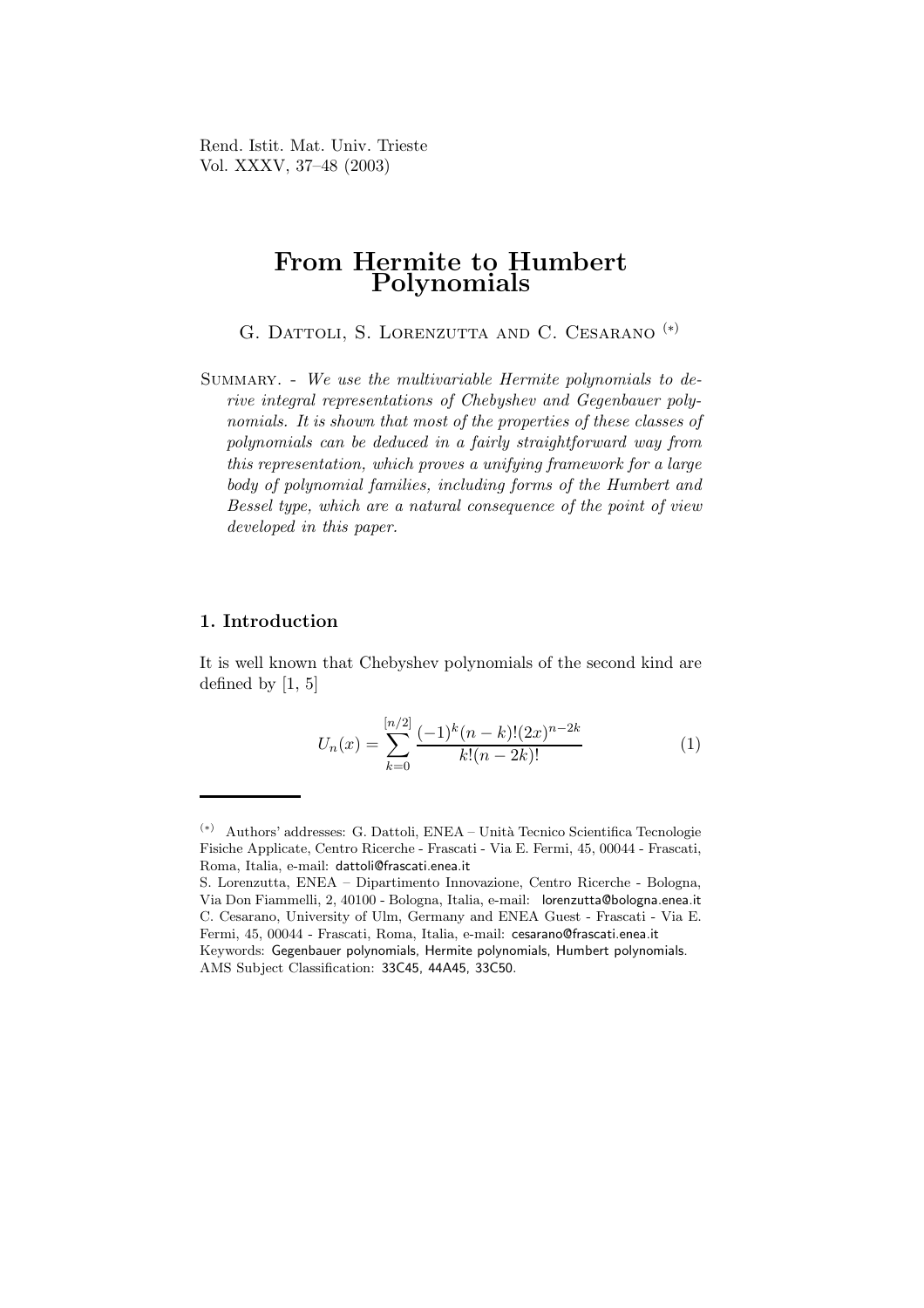and the two variable Hermite polynomials reads [4]

$$
H_n(x,y) = n! \sum_{k=0}^{[n/2]} \frac{y^k x^{n-2k}}{k!(n-2k)!}.
$$
 (2)

By recalling that

$$
n! = \int_0^{+\infty} e^{-t} t^n dt,
$$
\n(3)

we can state the following integral representation for the second kind Chebyshev polynomials, which is a slightly different version of the analogous representation proposed in [6]

$$
U_n(x) = \frac{1}{n!} \int_0^{+\infty} e^{-t} t^n H_n\left(2x, -\frac{1}{t}\right) dt.
$$
 (4)

Along with (4) we introduce the further representations

$$
T_n(x) = \frac{1}{2(n-1)!} \int_0^{+\infty} e^{-t} t^{n-1} H_n\left(2x, -\frac{1}{t}\right) dt, \qquad (5)
$$

$$
W_n(x) = \frac{2}{(n+1)!} \int_0^{+\infty} e^{-t} t^{n+1} H_n\left(2x, -\frac{1}{t}\right) dt.
$$
 (6)

The polynomials  $T_n(x)$  are first kind Chebyshev polynomials [1, 5], while the nature and the role of the  $W_n(x)$ , which for the moment will be indicated as third kind Chebyshev polynomials, will be specified in the following.

Just to give a preliminary idea of the usefulness of the previous representation, we note that the following well known property of the two variable Hermite polynomials [4]

$$
\frac{\partial}{\partial x}H_n(x,y) = nH_{n-1}(x,y), \tag{7}
$$

$$
H_{n+1}(x,y) = \left(x + 2y \frac{\partial}{\partial x}\right) H_n(x,y), \tag{8}
$$

allow to conclude that the  $U_n(x)$  and  $W_n(x)$  are linked by the relations [1, 5]

$$
\frac{d}{dx}U_n(x) = nW_{n-1}(x), \qquad (9)
$$

$$
\frac{d}{dx}T_n(x) = nU_{n-1}(x),\tag{10}
$$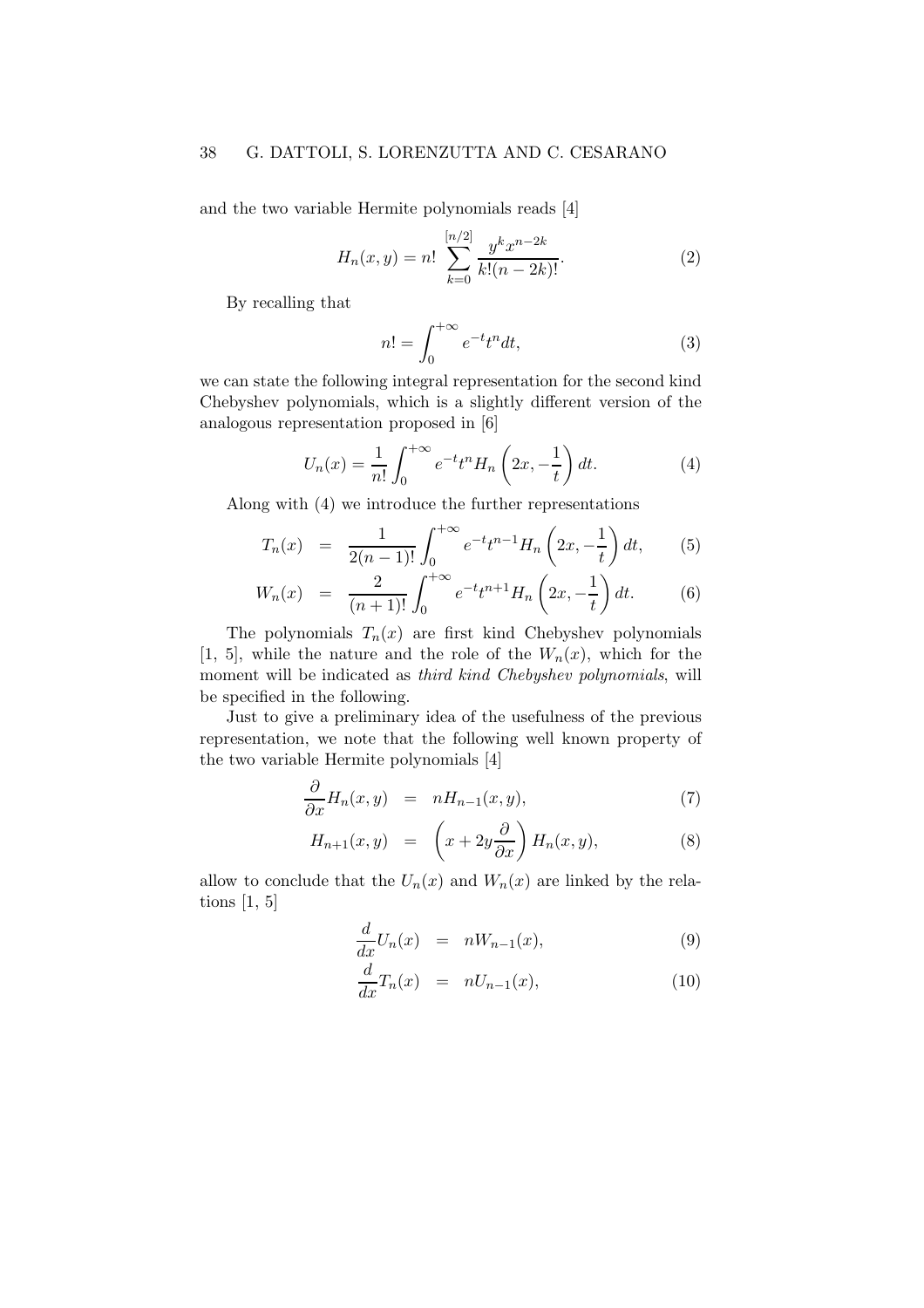and

$$
U_{n+1}(x) = xW_n(x) - \frac{n}{n+1}W_{n-1}(x), \qquad (11)
$$

$$
T_{n+1}(x) = xU_n(x) - U_{n-1}(x). \tag{12}
$$

The generating function of the above families of Chebyshev polynomials is also a direct consequence of that of the  $H_n(x, y)$ 

$$
\sum_{n=0}^{\infty} \frac{\xi^n}{n!} H_n(x, y) = e^{x\xi + y\xi^2}.
$$
 (13)

By multiplying indeed both sides of (4) by  $\xi^{n}/n!$ , by summing up over n, by exploiting  $(13)$  and then by integrating over t, we end up with the well known result  $[1, 5]$ 

$$
\sum_{n=0}^{\infty} \xi^n U_n(x) = \frac{1}{1 - 2\xi x + \xi^2}, \qquad -1 < x < 1, |\xi| < 1. \tag{14}
$$

By using the same procedure and the second of (7) we get [1, 5]

$$
\sum_{n=0}^{\infty} \xi^n T_{n+1}(x) = \frac{x - \xi}{1 - 2\xi x + \xi^2},
$$
 (15)

$$
\sum_{n=0}^{\infty} (n+1)(n+2)\xi^n W_{n+1}(x) = \frac{8(x-\xi)}{(1-2\xi x+\xi^2)^3}.
$$
 (16)

The use of the integral representations relating Chebyshev and Hermite polynomials is a fairly important tool of analysis allowing the derivation of a wealth of relations (others will be discussed in the concluding section) between first, second and third kind Chebyshev polynomials.

This paper is devoted to a first attempt towards this direction. We will show that Gegenbauer polynomials can be framed within such a framework, which offers interesting criteria of generalizations. It will be indeed shown that, by combining the wealth of Hermite polynomial forms and the flexibility of the proposed representations, we can develop a systematic procedure of generalization by including in a natural way the Humbert [8], Gould [7] and Bessel [9] polynomials.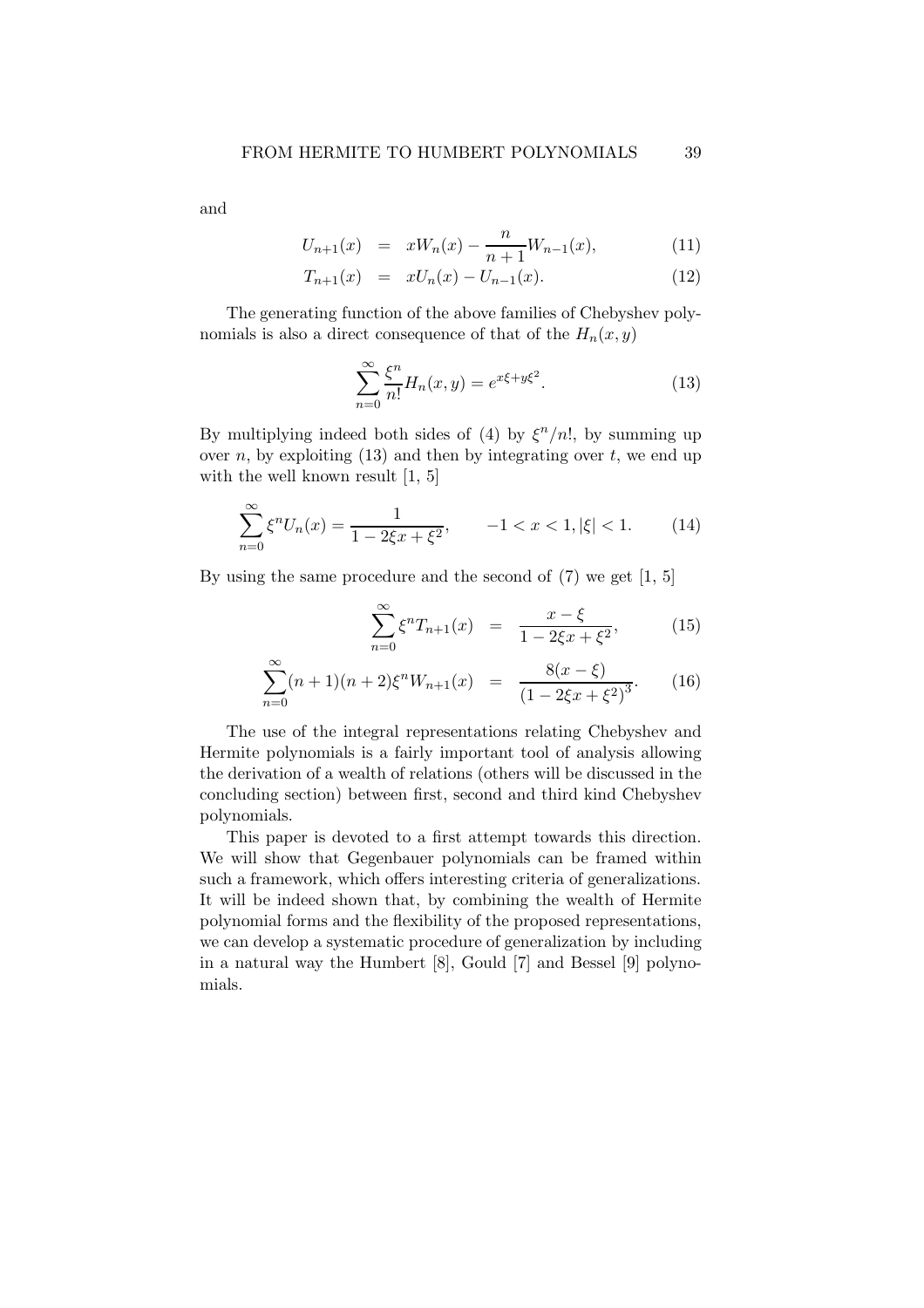## 2. Hermite and Gegenbauer polynomials

As already remarked, integral transforms relating Chebyshev and Hermite polynomials are not new, and in [3] it has been shown that:

$$
U_n(x) = \frac{1}{n!} \int_0^{+\infty} e^{-s} H_n(2xs, -s) \, ds. \tag{17}
$$

We can introduce a slightly modified form of  $U_n(x)$  by defining the quantity (for its link with the ordinary case see below):

$$
U_n(x, y; \alpha) = \frac{1}{n!} \int_0^{+\infty} e^{-\alpha s} H_n\left(2xs, -ys\right) ds.
$$
 (18)

The use of the identity [4]

$$
\frac{\partial}{\partial y}H_n(x,y) = n(n-1)H_{n-2}(x,y)
$$
\n(19)

allows to conclude that

$$
\frac{\partial}{\partial y}U_n(x,y;\alpha) = \frac{\partial}{\partial \alpha}U_{n-2}(x,y;\alpha), \qquad (20)
$$

$$
\frac{\partial}{\partial x}U_n(x,y;\alpha) = -2\frac{\partial}{\partial \alpha}U_{n-1}(x,y;\alpha), \qquad (21)
$$

which can be combined to give

$$
\frac{\partial^2}{\partial x^2} U_n(x, y; \alpha) = 4 \frac{\partial^2}{\partial \alpha \partial y} U_n(x, y; \alpha).
$$
 (22)

This last identity and the fact that

$$
U_n(x,0;\alpha) = \frac{(2x)^n}{\alpha^{n+1}}\tag{23}
$$

allows to define the  $U_n(x, y; \alpha)$  as

$$
U_n(x, y; \alpha) = e^{\frac{y}{4}\hat{D}_\alpha^{-1} \frac{\partial^2}{\partial x^2}} \frac{(2x)^n}{\alpha^{n+1}}
$$
  
= 
$$
\sum_{s=0}^{\lfloor n/2 \rfloor} \frac{(-y)^s (n-s)! (2x)^{n-2s}}{s! (n-2s)! \alpha^{n+1-s}}
$$
(24)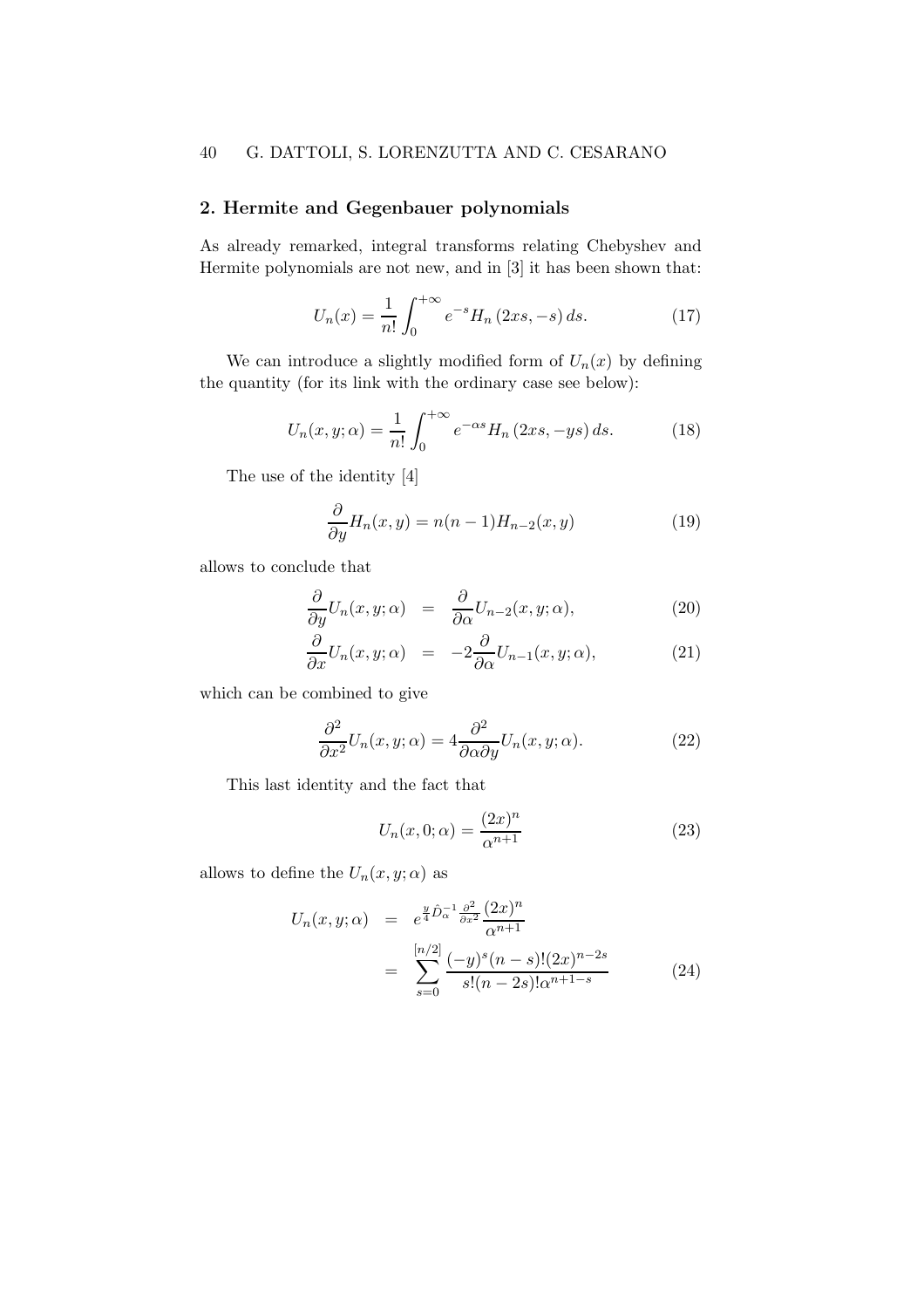where we have denoted by  $D_{\alpha}^{-1}$  the inverse of the derivative operator, the rules concerning the use of this operator will be discussed in the concluding section.

The polynomials  $U_n(x, y; \alpha)$  can be specified by integral representation

$$
U_n(x, y; \alpha) = \frac{1}{n!} \int_0^{+\infty} e^{-\alpha t} t^n H_n\left(2x, -\frac{y}{t}\right) dt \tag{25}
$$

which suggests the introduction of the polynomials  $T_n(x, y; \alpha)$  and  $W_n(x, y; \alpha)$  (see equation (5)) linked by

$$
\frac{\partial}{\partial \alpha} U_n(x, y; \alpha) = -\frac{1}{2}(n+1)W_n(x, y; \alpha), \qquad (26)
$$

$$
\frac{\partial}{\partial \alpha} T_n(x, y; \alpha) = -\frac{n}{2} U_n(x, y; \alpha).
$$
 (27)

Chebyshev polynomials are particular cases of the Gegenbauer polynomials specified by the series [1, 5]

$$
C_n^{(\mu)}(x) = \frac{1}{\Gamma(\mu)} \sum_{k=0}^{[n/2]} \frac{(-1)^k (2x)^{n-2k} \Gamma(n-k+\mu)}{k!(n-2k)!}.
$$
 (28)

By using the integral representation of the Euler function [1, 5]

$$
\Gamma(\nu) = \int_0^{+\infty} e^{-t} t^{\nu - 1} dt
$$
\n(29)

and the same arguments exploited for the Chebyshev case, we can introduce the polynomials

$$
C_n^{(\mu)}(x, y; \alpha) = \frac{1}{\Gamma(\mu)} \sum_{s=0}^{\lfloor n/2 \rfloor} \frac{(-y)^s (2x)^{n-2s} \Gamma(n + \mu - s)}{s!(n - 2s)!\alpha^{n + \mu - s}}
$$
  
= 
$$
\frac{1}{n!\Gamma(\mu)} \int_0^{+\infty} e^{-\alpha t} t^{n + \mu - 1} H_n\left(2x, -\frac{y}{t}\right) dt. (30)
$$

The relevant generating function is readily obtained by means of the same procedure leading to (14) and (15) thus getting indeed  $(\mu \neq 0)$ 

$$
\sum_{n=0}^{\infty} \xi^n C_n^{(\mu)}(x, y; \alpha) = \frac{1}{[\alpha - 2x\xi + y\xi^2]^{\mu}}.
$$
 (31)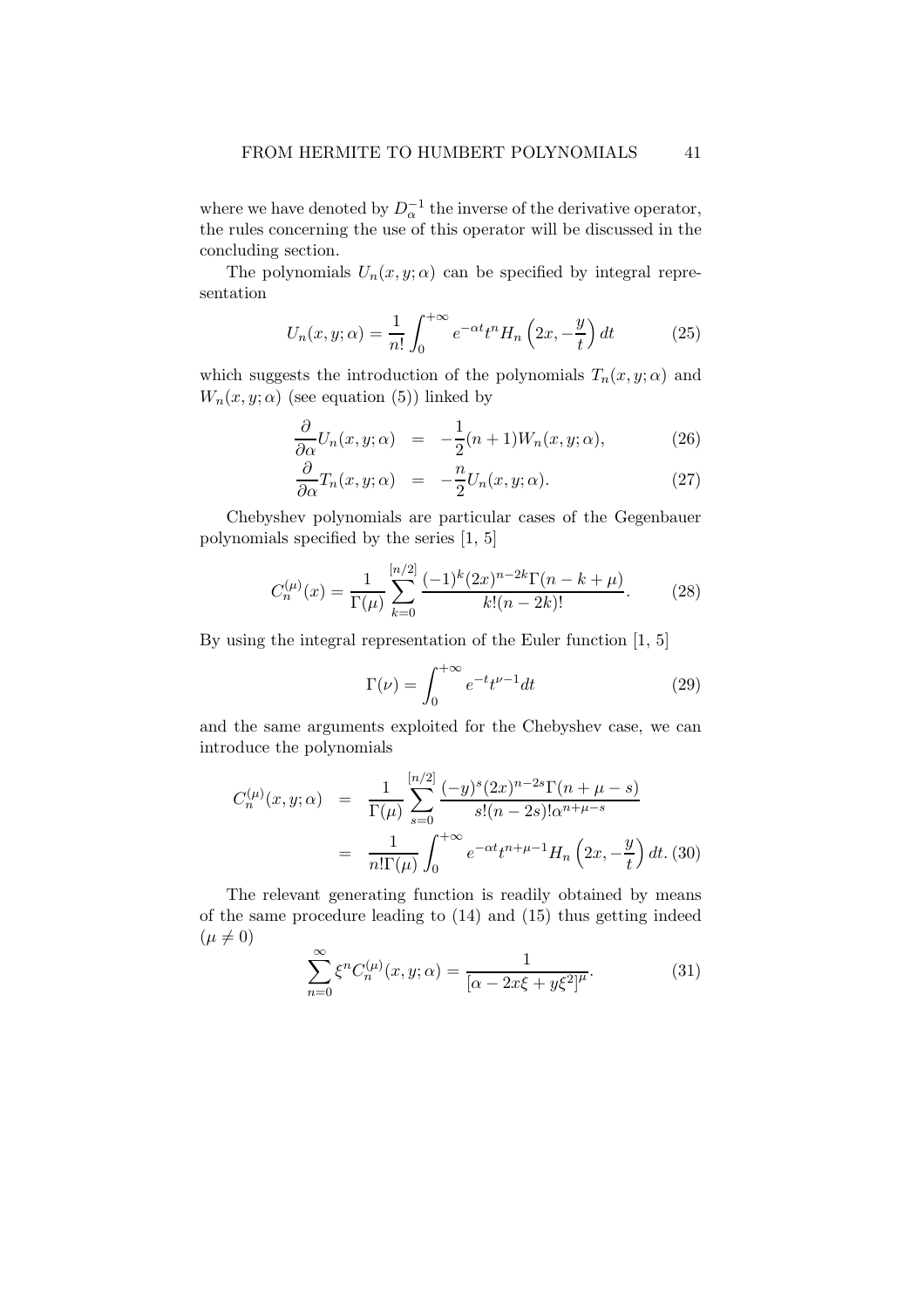### 42 G. DATTOLI, S. LORENZUTTA AND C. CESARANO

The integral representation (30) is very flexible and can be exploited for different purposes. It is e.g. evident that

$$
(-1)^m \frac{\partial^m}{\partial \alpha^m} U_n(x, y; \alpha) = m! C_n^{(m+1)}(x, y; \alpha), \tag{32}
$$

and

$$
\sum_{m=1}^{\infty} (-\xi)^{m-1} C_n^{(m)}(x, y; \alpha) = C_n^{(1)}(x, y; \alpha + \xi)
$$
  
=  $U_n(x, y; \alpha + \xi)$ . (33)

The recurrences

$$
\frac{n+1}{\mu}C_{n+1}^{(\mu)}(x,y;\alpha) = xC_n^{(\mu+1)}(x,y;\alpha) - yC_{n-1}^{(\mu+1)}(x,y;\alpha) \qquad (34)
$$

and

$$
\frac{\partial}{\partial y}C_n^{(\mu)}(x,y;\alpha) = -\mu C_{n-2}^{(\mu+1)}(x,y;\alpha),\tag{35}
$$

are just a consequence of (30) and of the identities (7) and (19). The use of the operational relation

$$
H_{n+m}(x,y) = \left(x + 2y\frac{\partial}{\partial x}\right)^m H_n(x,y) \tag{36}
$$

has been used to generalize the Rainville identity [10]

$$
\sum_{n=0}^{\infty} \frac{t^n}{n!} H_{n+l}(x, y) = e^{xt + yt^2} H_l(x + 2yt, y).
$$
 (37)

The previous relations allow the derivation of a wealth of generating functions for the  $C_n^{(\mu)}(x, y; \alpha)$  polynomials, we find indeed that  $(\mu > 0)$ 

$$
\sum_{n=0}^{\infty} \frac{(n+m)!}{n!} \xi^n C_{n+m}^{(\mu)}(x, y; \alpha) =
$$
  
= 
$$
\frac{1}{\Gamma(\mu)} \int_0^{+\infty} e^{-\alpha t} t^{m+\mu-1} \left(2x - 2\frac{y}{t} \frac{\partial}{\partial x}\right)^m e^{-t(\alpha - 2x\xi + y\xi^2)} dt.
$$
 (38)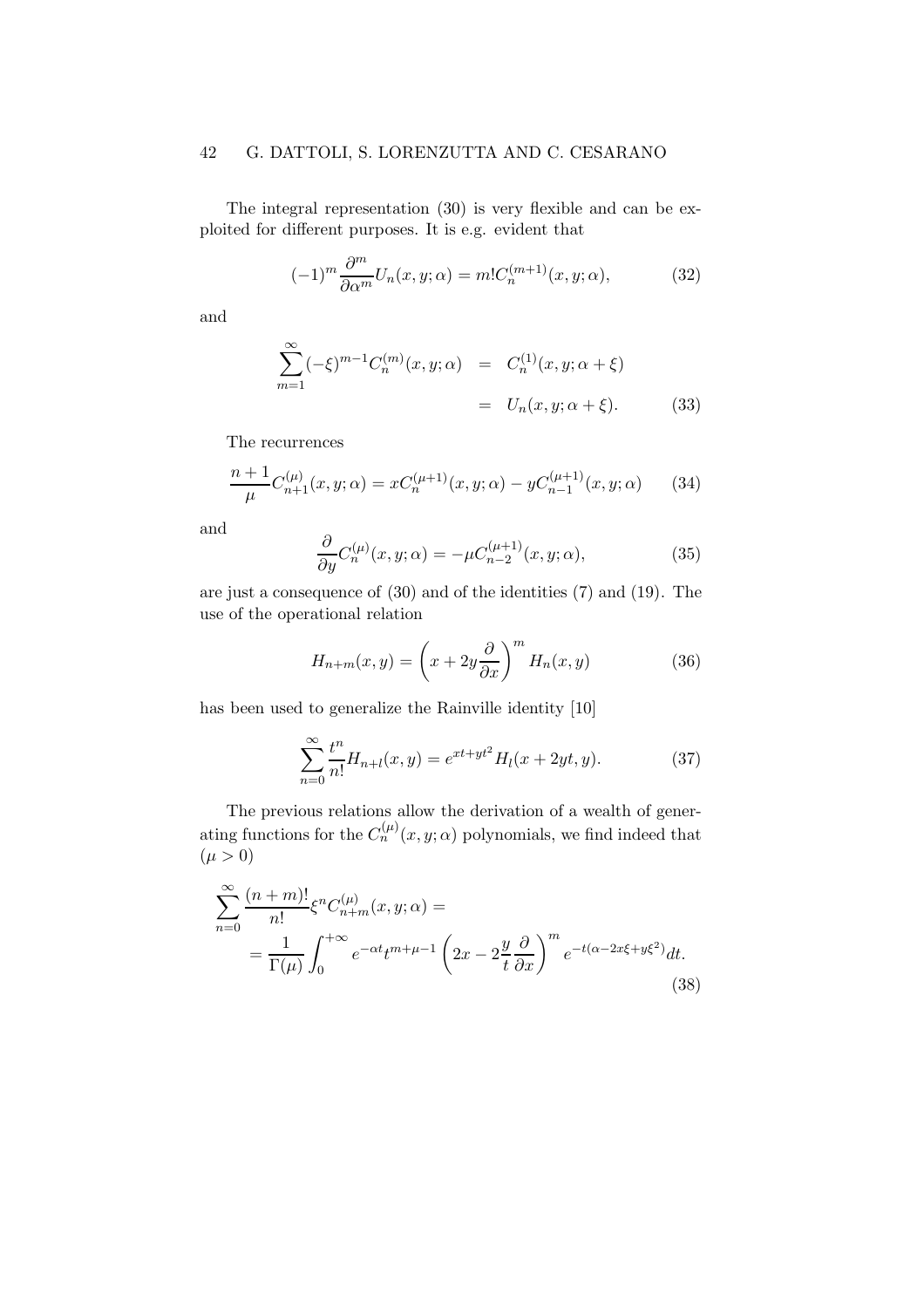can be written as

$$
\sum_{n=0}^{\infty} \frac{(n+m)!}{n!m!} \xi^n C_{n+m}^{(\mu)}(x, y; \alpha) =
$$
\n
$$
= \frac{1}{[F(x, y; \alpha, \xi)]^{\mu+m}} C_m^{(\mu)}(x - y\xi, F(x, y; \alpha, \xi)y; 1).
$$
\n(39a)

where

$$
F(x, y; \alpha, \xi) = \alpha - 2x\xi + y\xi^2
$$
 (39b)

In this section we have provided further elements proving the usefulness of the link between Hermite and Gegenbauer polynomials, in the following we will show that we can go much further using the wealth of Hermite forms which will allow us to get further extensions.

### 3. Hermite and Humbert polynomials

The Kampé de Fériét Hermite polynomials of order  $m$  are specified by the series definition [4]

$$
H_n^{(m)}(x,y) = n! \sum_{r=0}^{[n/m]} \frac{y^r x^{n-mr}}{r!(n-mr)!}.
$$
 (39)

and by the generating function

$$
\sum_{n=0}^{\infty} \frac{\xi^n}{n!} H_n^{(m)}(x, y) = e^{x\xi + y\xi^m}.
$$
 (40)

we can therefore suggest the generalization of the second kind Chebyshev polynomials by introducing the polynomial

$$
_{(m)}U_n(x,y;\alpha) = \frac{1}{n!} \int_0^{+\infty} e^{-\alpha t} t^n H_n^{(m)}\left(mx, -\frac{y}{t^{m-1}}\right) dt \tag{41}
$$

whose generating function can be easily obtained by employing the same procedure leading to (14) which yields

$$
\sum_{n=0}^{\infty} \xi_{(m)}^n U_n(x, y; \alpha) = \frac{1}{\alpha - mx\xi + y\xi^m}.
$$
 (42)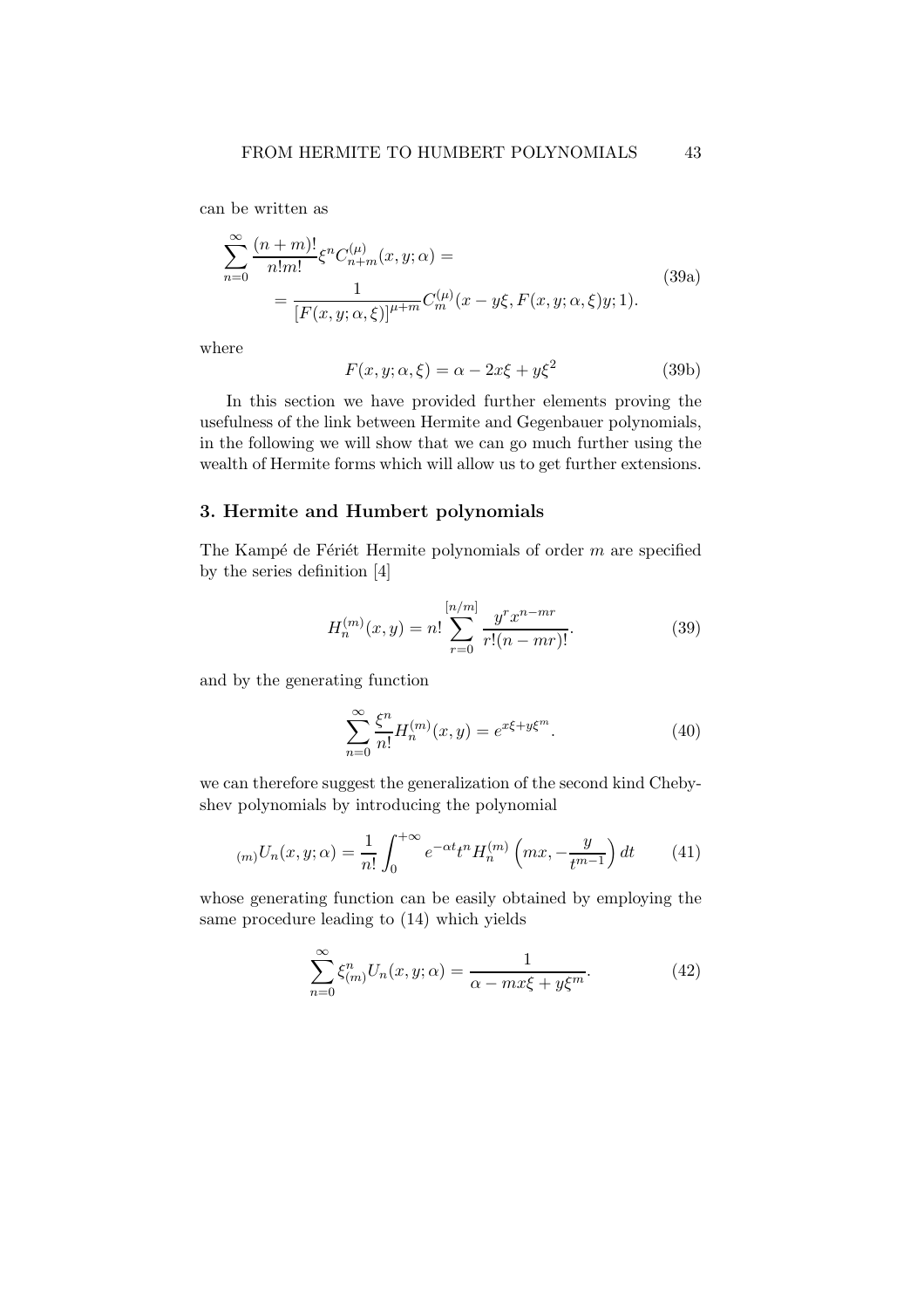#### 44 G. DATTOLI, S. LORENZUTTA AND C. CESARANO

The generalized Gegenbauer polynomials can be found in a similar way thus finding  $(\mu > 0)$ 

$$
\sum_{n=0}^{\infty} \xi_{(m)}^n C_n^{(\mu)}(x, y; \alpha) =
$$
\n
$$
= \frac{1}{\Gamma(\mu)n!} \int_0^{+\infty} e^{-\alpha t} t^{n+\mu-1} H_n^{(m)}\left(mx, -\frac{y}{t^{m-1}}\right) dt.
$$
\n(43)

with generating function ( $\mu \neq 0$ )

$$
\sum_{n=0}^{\infty} \xi_{(m)}^n C_n^{(\mu)}(x, y; \alpha) = \frac{1}{[\alpha - m x \xi + y \xi^m]^{\mu}}.
$$
 (44)

The use of the identities

$$
H_{n+1}^{(m)}(x,y) = \left(x + my \frac{\partial^{m-1}}{\partial x^{m-1}}\right) H_n^{(m)}(x,y),
$$
  

$$
\frac{\partial}{\partial y} H_n^{(m)}(x,y) = n(n-1)\cdots(n-m+1)H_{n-m}^{(m)}(x,y)
$$
(45)

yields the recurrences

$$
\frac{n+1}{m\mu} \left( \binom{m}{m} C_{n+1}^{(\mu)}(x, y; \alpha) \right) = x \left( \binom{m}{m} C_n^{(\mu+1)}(x, y; \alpha) \right)
$$

$$
-y \left( \binom{m}{m} C_{n-m+1}^{(\mu+1)}(x, y; \alpha) \right)
$$

$$
\frac{\partial}{\partial y} \left( \binom{m}{m} C_n^{(\mu)}(x, y; \alpha) \right) = -\mu \left( \binom{m}{m} C_{n-m}^{(\mu+1)}(x, y; \alpha) \right) \tag{46}
$$

This last class of polynomials can be identified as the polynomials introduced by Humbert in ref. [8] within a different context. A systematic effort of generalization of the Gegenbauer polynomials was also undertaken by Gould [7]. The strategy of generalization we are developing is complementary to that of Gould and benefits from the variety of existing Hermite polynomials.

To give a further example we note that the polynomial

$$
H_n(x, y, z) = n! \sum_{r=0}^{[n/3]} \frac{z^r H_{n-3r}(x, y)}{r!(n-3r)!}.
$$
 (47)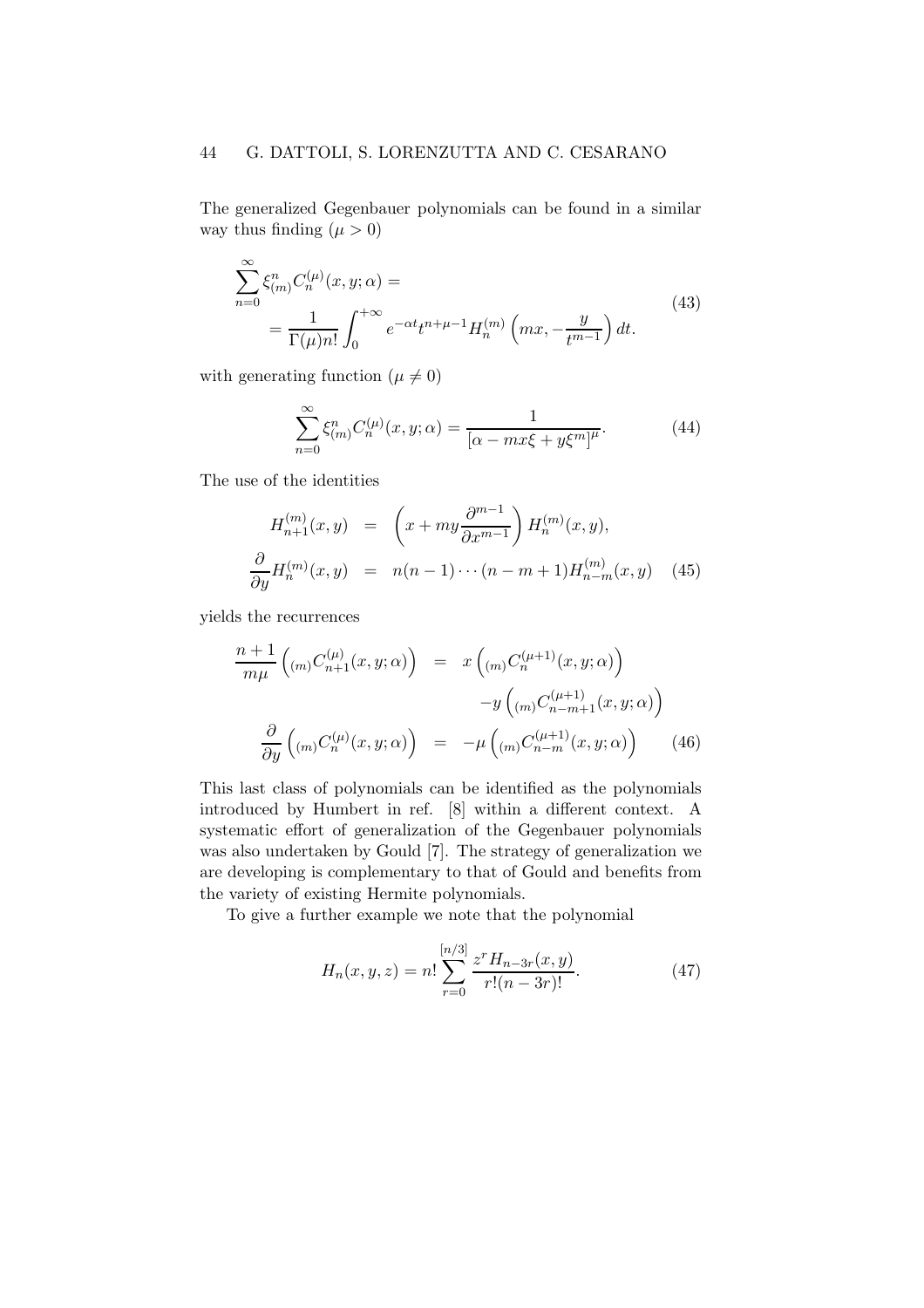can be exploited to define  $(\mu > 0)$ 

$$
C_n^{(\mu)}(x,y,z;\alpha) = \frac{1}{\Gamma(\mu)n!} \int_0^{+\infty} e^{-\alpha t} t^{n+\mu-1} H_n\left(3x, -\frac{2y}{t}, \frac{z}{t^2}\right) dt
$$
\n(48)

and the generating function

$$
\sum_{n=0}^{\infty} \frac{\xi^n}{n!} H_n(x, y, z) = e^{x\xi + y\xi^2 + z\xi^3}
$$
 (49)

can be exploited to prove that  $(\mu \neq 0)$ 

$$
\sum_{n=0}^{\infty} \xi^n C_n^{(\mu)}(x, y, z; \alpha) = \frac{1}{[\alpha - 3x\xi + 2y\xi^2 + z\xi^3]^{\mu}}.
$$
 (50)

This function too has interesting properties which will be more deeply investigated in a forthcoming paper.

In this section we have outlined how a systematic effort to generalize Gegenbauer polynomials can be achieved in a fairly straightforward way from the properties of the Hermite polynomials; in the forthcoming section we will discuss further examples and discuss future direction of the present line of research.

### 4. Concluding Remarks

We have left open some points in the previous section which we will try to clarify in this concluding section.

We have introduced the polynomials  $W_n(x)$  which have been indicated as third kind Chebyshev polynomials. It is clear that in terms of Gegenbauer polynomials they can be recognized as

$$
W_n(x) = \frac{2}{n+1} C_n^{(2)}(x), \tag{51}
$$

furthermore

$$
T_n(x) = \cos(n \cos^{-1}(x)),
$$
  
\n
$$
U_n(x) = \frac{\sin[(n+1)\cos^{-1}(x)]}{\sqrt{1-x^2}}.
$$
\n(52)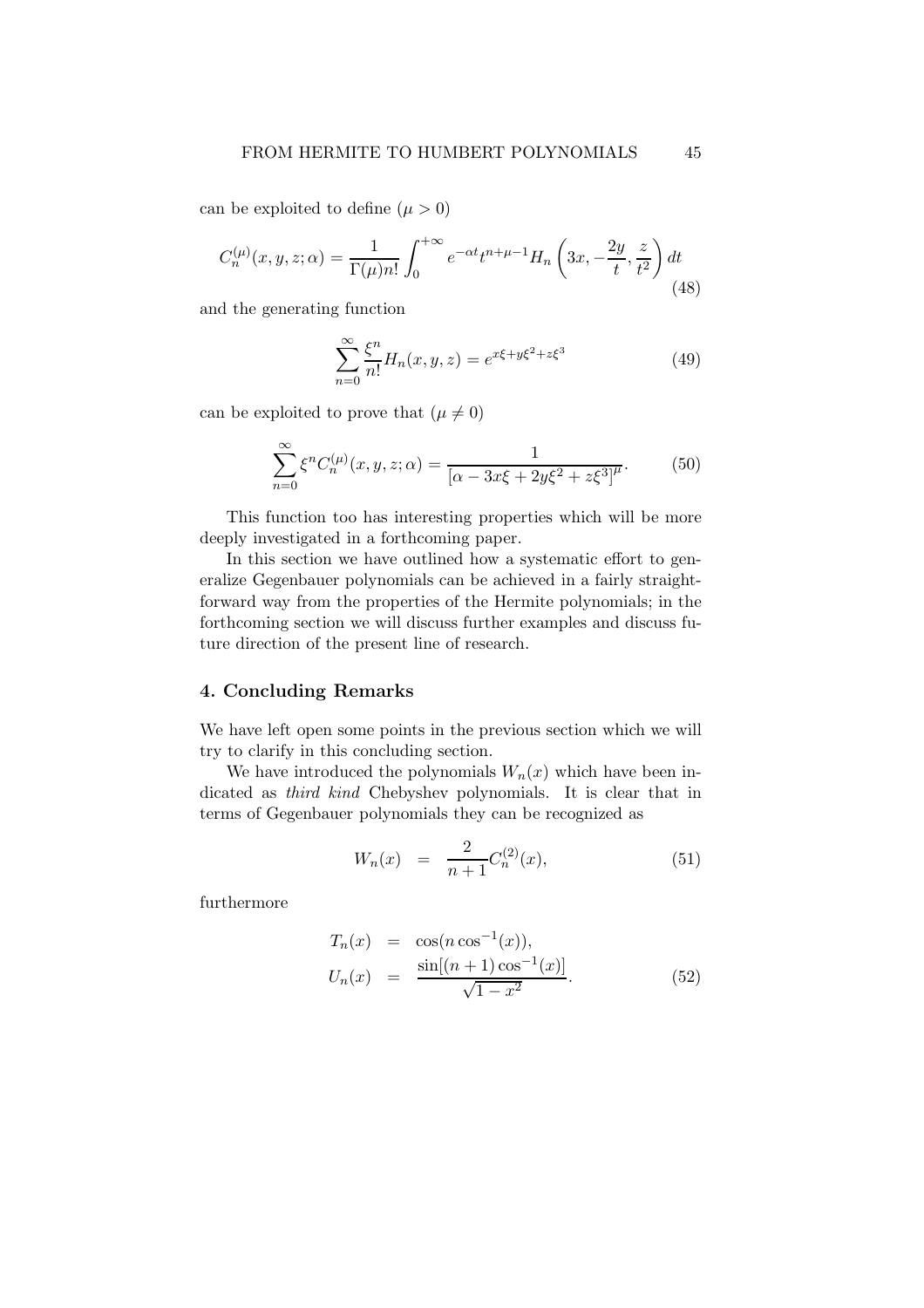we also find

$$
(n+1)W_n(x) = -\frac{(n+1)x \sin[(n+2)\cos^{-1}(x)]}{1-x^2} -\frac{(n+2)}{\sqrt{(1-x^2)^3}} \cos[(n+1)\cos^{-1}(x)].
$$
 (53)

It is also worth noting that

$$
U_n(x, y; \alpha) = \frac{1}{\alpha} \left(\frac{y}{\alpha}\right)^{n/2} U_n\left(\frac{x}{\sqrt{\alpha y}}\right)
$$
(54)

which can be exploited to get  $U_n(x, y; \alpha)$  and  $T_n(x, y; \alpha)$  in terms of circular functions.

The use of the generating function [2]

$$
\sum_{n=0}^{\infty} \frac{\xi^n}{n!} T_n(x) = e^{x\xi} \cos\left(\xi \sqrt{1 - x^2}\right)
$$
 (55)

which follows directly from  $(52)$  (see [2]) can also be exploited to derive the integral representation

$$
T_n(x) = \frac{n!}{2\pi} \int_0^{2\pi} e^{xe^{i\theta}} \cos\left[e^{i\theta}\sqrt{1-x^2}\right] e^{-in\theta} d\theta. \tag{56}
$$

Furthermore, generating functions of the type [2]

$$
\sum_{n=0}^{\infty} \frac{\xi^n}{n!} [T_n(x)]^2 = \frac{1}{2} e^{\xi} \left[ 1 + \exp \left( 2\xi (x^2 - 1) \right) \cos \left( 2x \xi \sqrt{1 - x^2} \right) \right]
$$
(57)

can be exploited to state further integral transforms concerning the products of Chebyshev polynomials.

These last equations can be used as a useful complement of the generating functions given in (14) and (15).

The use of the method of the integral transform can be usefully extended to other families of polynomials, a noticeable example is provided by the Bessel polynomials (7), defined by

$$
y_n(x) = \sum_{k=0}^{n} \frac{(n+k)!}{k!(n-k)!} \left(\frac{x}{2}\right)^k
$$
 (58)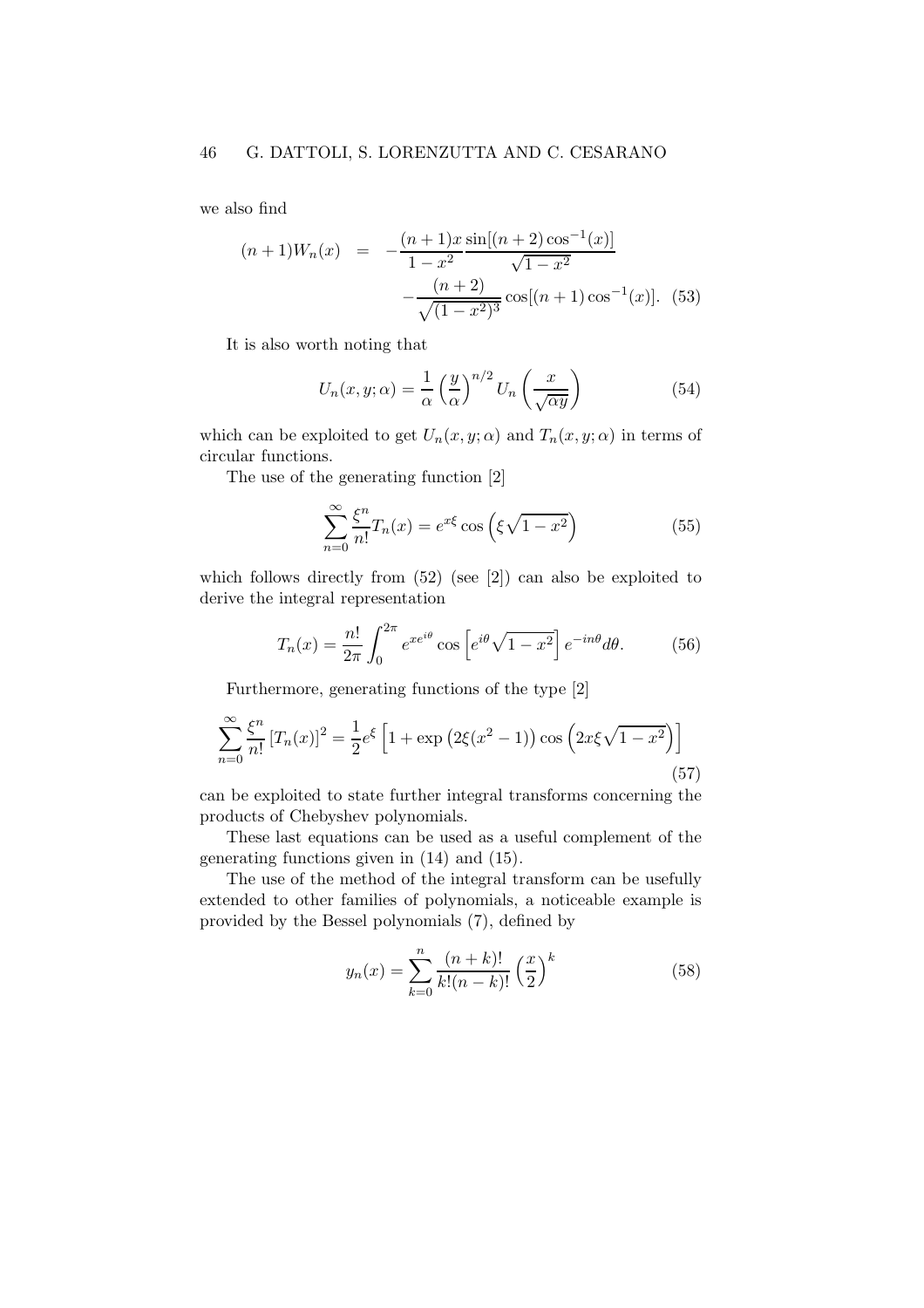or, equivalently, by the integral representation

$$
y_n(x) = \frac{1}{n!} \int_0^{+\infty} e^{-t} \left[ t + \frac{xt^2}{2} \right]^n dt.
$$
 (59)

This last identity suggests the following generalized forms of Bessel polynomials  $(\alpha \in \mathbb{R})$ 

$$
y_n(x, w; \alpha) = \frac{1}{n!} \int_0^{+\infty} e^{-t} t^{\alpha} \left[ wt + \frac{xt^2}{2} \right]^n dt \tag{60}
$$

with the interesting properties

$$
\frac{\partial}{\partial x} y_n(x, w; \alpha) = \frac{1}{2} y_{n-1}(x, w; \alpha + 2)
$$
\n
$$
\frac{\partial}{\partial w} y_n(x, w; \alpha) = y_{n-1}(x, w; \alpha + 1)
$$
\n
$$
(n+1) y_{n+1}(x, w; \alpha) = w y_n(x, w; \alpha + 1) + \frac{1}{2} y_n(x, w; \alpha + 2)
$$
\n(61)

and

$$
\sum_{m=0}^{\infty} \frac{\xi^m}{m!} y_n(x, w; m) = \frac{1}{1 - \xi} y_n\left(\frac{x}{(1 - \xi)^2}, \frac{w}{1 - \xi}; 0\right).
$$
 (62)

Regarding the use of the operator  $D_{\alpha}^{-1}$  we note that it acts on functions of the type  $f(\alpha) = \alpha^{-m}$  so that we find

$$
D_{\alpha}^{-s} \alpha^{-m+1} = \frac{(m-s)!}{m!} \alpha^{-m+1-s}.
$$
 (63)

We have not specified the lower limit of integration which is tacitly assumed to be infinite.

The results we have presented in this paper have been shown to be a versatile tool of analysis to study the properties of classical and generalized polynomials. In a forthcoming investigation we will benefit from the present results to go more deeply into the properties and the applications of the discussed polynomials.